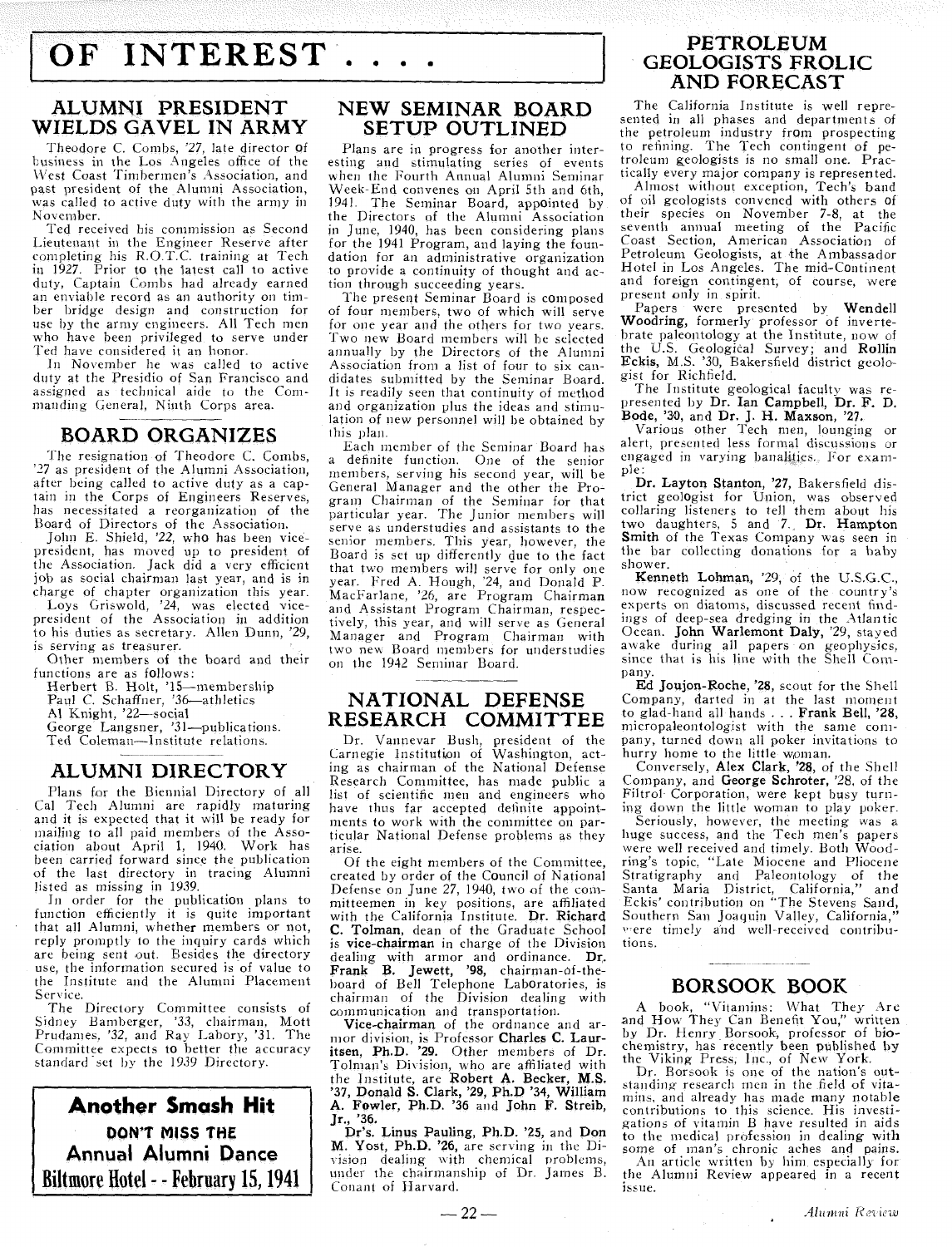#### **Faculty Appointments**

Dr. Robert A. Millikan, as chairman of the executive council, has announced two important faculty appointments at the Institute.

Dr. William V. Houston, professor of physics, has been named acting dean of the graduate school. He will continue the work of Dr. William R. Smythe.

L. Winchester Jones, assistant profes-<br>sor of English, and associate of the Throop Club, has been appointed to the newly created position of assistant dean of upper classmen He will work with Frederic W.

Hinrichs, Jr., dean of upper classmen.<br>With the number of upper classmen so much larger than the enrollment of 160 freshmen, and in view of the increasing duties of the dean's office, the position of assistant was added.

## **1940 FOOTBALL SEASON**

Beginning the season in impressive style, the Engineer varsity defeated Cal Poly 12-6 on the latter's home field with the Beavers completely outplaying their opponents. Captain Sohler scored all of the points for the Beavers. In the second preconference game with Glendale J. C. the Tech squad was held to a 7-7 tie.

In the league opener, Caltech met Whittier at the Rose Bowl; and although they played the Poets to a standstill in the first three quarers, they were turned back by the Conference champs, with a 19-0 score. The game was marked by long marches up the field by both teams. The Beavers next traveled to Flagstaff, where they played listless ball in the high altitude, and lost a one-sided game to the Arizona State Teachers by a score of 33-14. Cooper and Gillette both sustained leg injuries that dogged them for the rest of the season, finally resulting in their complete inability to play at the season's end.

The Sagehens from Poniona swamped Coach Stanton's squad the following week, and Stan Sohler sustained a badly injured ankle. But the Beavers hit the win column again when they trounce La Verne 7-0 in a hard fought game. Jack Anderson ran for the spectacular 102-yard sprint to a touchdown in the early part of the match, and the Beavers never lost the lead.

The big game with Oxy was played in the Rose Bowl on the night of November 8. The two old rivals fought on even terms until the last few minutes of the final period. Tech drove to the Bengals' seven yard stripe with what seemed to be the winning spurt, but Oxy intercepted a pass, drove down the field, and hit pay dirt twice in the last five minutes. Elliot's playing, as well as exceptionally good linework on the part of the entire line wer features of the game-the Beavers outplayed the Tigers in nearly every way, having plenty of good interference, almost twice as many first downs, and similar advantages in other statistics of the tussle.

The squad closed its season with the Redlands match, where the new league champions swamped the Engineers 40-0.

Although the bright hopes with which the squad began the season failed to be entire-1j fulfilled, injuriek and the bad breaks of the game can be blamed for most of the Engineers' tough luck. The team had several outsanding players, who did their best even when they had little support because so many positions were weakened by in-<br>juries.

#### **DEFENSE EDUCATION**

Representatives of engineering colleges and universities of the southwest met recently at the Institute to discuss participation in the federal educational program for technical experts. Professor R. L. Daugherty presided.

The federal program calls for instruction in special courses at government expense of more than 30,000 students at more than 150 institutions of learning.

The courses to be conducted at these 150 engineering schools are for students with technical backgrounds, and are designed to meet the future needs of industry and government in carrying out the defense program.

The first objective is to forestall potential shortages of inspectors of materials, chemicals, explosives, instruments and power units; designers of machinery, equipment, tools and dies, and aircraft power plants, structures and instruments; production engineers and supervisors, physical metallurgists, marine engineers and naval architects.

A Caltech committee, with Professor Franklin Thomas chairman, and including professors Royal W. Sorensen, W. How-<br>ard Clapp, R. R. Martel, and W. R. Sears, has been conferring on courses of study that can be undertaken at the Institute.

#### **SANITARY AWARD**

A. **Perry Banta,** assistant professor of sanitary engineering at Caltech, and two collaborators have been awarded the James Laurie Prize by the American Society of

Civil Engineers. Mr. Banta. with A. M. Rawn. chief en- gineer of Los Angeles County Sanitation gineer of Los Angeles County Sanitation<br>Districts, and Dr. Richard Pomeroy '26, who has been research chemist for the districts, was awarded the coveted prize for a paper entitle "Multiple-Stage Sewage Sludge Digestion."

The prize, which will be awarded publicly at the annual meeting of the society in January at Cincinnati, Ohio, was given<br>the paper for showing excellence in "dethe paper for showing excellence in scribing in detail accomplished works of construction, their cost, and errors of design and execution.

Mr. Banta, at Caltech on a part-time basis, is assistant engineer on the staff ot the sanitation districts. He obtained his master's degree at Tech in 1928, after being' graduated from Stanford University.

#### **STRANGE BEDFELLOW**

When George Cohn, a junior, returned to his room, 47 Ricketts House, recently, he found an automobile with its motor running, parked beside his bed! Strolling into the room behind him and feigning surprise were a score of students.

Can't you afford a garage?

"Is this the way you keep your room warm?" they asked.

George noticed a suspicious smile or two and began laughing.

It developed that the house men had pooled \$9.50 to buy the car, an ancient model, had taken it apart and reassembled

After the crowd had had its fun, the men brought out wrenches and hammers. removed the body and axles from the chassis and hauled the parts outside, where<br>they were once more assembled. The car has the distinction of having more owners than any other automobile at Caltech.

# **IN THE NEWS**

After completing nearly a quarter of a century as secretary of the Caltech fac-ulty, Dr. Harry Clark Van Buskirk has retired in favor of Dr. J. E. Wallace Sterling, associate professor of history. Dr. Van Buskirk, professor of mathematics, has been with the Institute since 1904, and was registrar from 1915 to 1935. Professor Franklin Thomas replaces Dr. Linius C. Pauling as chairman of the faculty.<br> $* * * * *$ 

California is slipping towards the sea,<br>but not fast enough to cause a sinking feeling among its inhabitants. Something like two or three inches a century is the present decline in altitude in this area, according to a study of changes in the earth's crust made by Dr. Beno Gutenberg, Caltech seismologist, as reported by AP.

Likewise the sea level has risen, Dr.<br>utenberg says on an average of four Gutenberg says, on an average of four inches in the past century, probably because of melting glacial deposits and filling of the ocean bed with sediment carried by<br>rivers. rivers.  $* * * *$ 

Professor Royal W. Sorensen, president of the American Institute of Electrical Engineers, reported upon his return<br>from a swing through the east and south a tremendous interest in his campaign for engineers to educate the public on how an engineer functions in society. The many addresses which he delivered on this tour were illustrated with slides showing the uses of electricity and electrical devices in non-electrical research at Caltech.

A gigantic 5,000,000 volt "atom gun" to investigate the atomic structure of various elements has been designed and possibly will be built in the W. K. Kellogg laboratory of radiation at the Institute. J. F. Streib *'36,* who hopes to build the device under the direction of Dr. William A. Fowler, said all the major plans for the some of the details of the construction are yet to be drawn.

The machine would he as tall as a two story building, as large around as a locomotive, and would weigh 15 tons. In the 22 foot porcelain barrel, protons and other atomic particles would be shot at velocities 100,000 times as great as the velocity of a rifle bullet, at targets of whatever element it is desired to break down.

Power to accelerate the atomic particles would be supplied by a Van de Graff qenerator of a type recently developed at the University of Wisconsin.

#### **FOR SUPER SEEING**

Dr. Thomas F. Anderson, Institute physicist, is to be the first recipient of the R C. A. electron microscope fellowship. He will work at Camden, N. J., on the newly developed super-magnification instruments that use streams of electrons instead of beams of light. The electron microscope is capable of producing mag-<br>nification as great as 100,000 diameters, contrasting with an ultimate performance of 3,000 diameters for the ordinary type of microscopes, even when using ultra- violet light.

Dr. Anderson, a native of Wisconsin, has studied at the Iniversities of Wisconsin and Chicago. In addition to his work at Caltech, he has had one year of graduate study in Munich, Germany.

 $-23-$